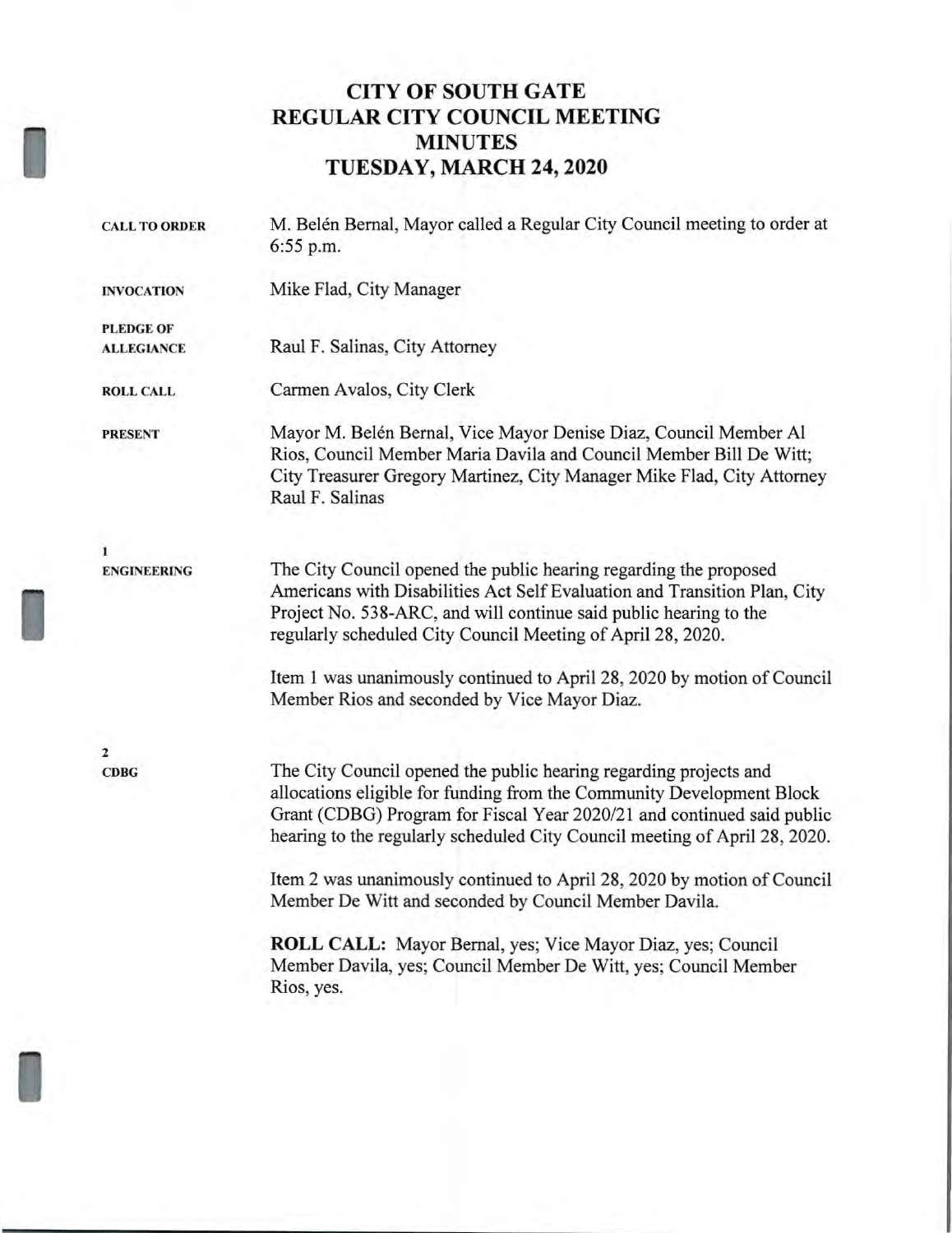# **COMMENTS FROM**

**THE AUDIENCE** Paul Voettin, advised the Council about a homeless problem behind his property on Beaumont adjacent to the 710 Freeway.

Virginia Johnson, informed the Council of the passing of James Manuel.

Nick Godoy, 8611 San Gabriel Avenue, expressed his concerns about the Memorial Day Celebrations. He inquired on what the City's plan before it was too late to organize.

#### **REPORTS AND COMMENTS**

**FROM CITY OFFICIALS** Mike Flad, City Manager requested each Department Head wait to speak about their own responses to the COVID-19 outbreak when that item came up on the agenda.

> Mayor Bernal asked is any of her colleagues had anything to report or if their comments were directed to the COVID-19 matter.

Council Member De Witt thanked everyone and said that it had been a pleasure working with them all. All other Council Members deferred until the COVID-19 item on the agenda.

**CONSENT CALENDAR** Agenda Items 3 and 4 were unanimously approved by motion of Council Member De Witt and seconded by Council Member Rios. Item 5 was pulled for separate discussion.

**3** 

**PATH VILLAS** The City Council approved A, B, C, and D during Consent Calendar.

- a. Found this 60-unit permanent supportive housing project (Project) to be located at 5610 Imperial Highway is Categorically Exempt under Section 1506 1(b)(3) (General Rule Exemption) of the California Environmental Quality Act;
- b. Approved Amendment No. 1 to Contract No. 3448, Density Bonus Housing Agreement with Path Villas at South Gate, LP modifying the construction commencement date for the Project;
- c. Authorized the Mayor to execute Amendment No. 1 in a form acceptable to the City Attorney; and
- d. Authorized the Mayor to execute the Estoppel Certificate certifying the City's approval of Amendment No. 1, in a form acceptable to the City Attorney.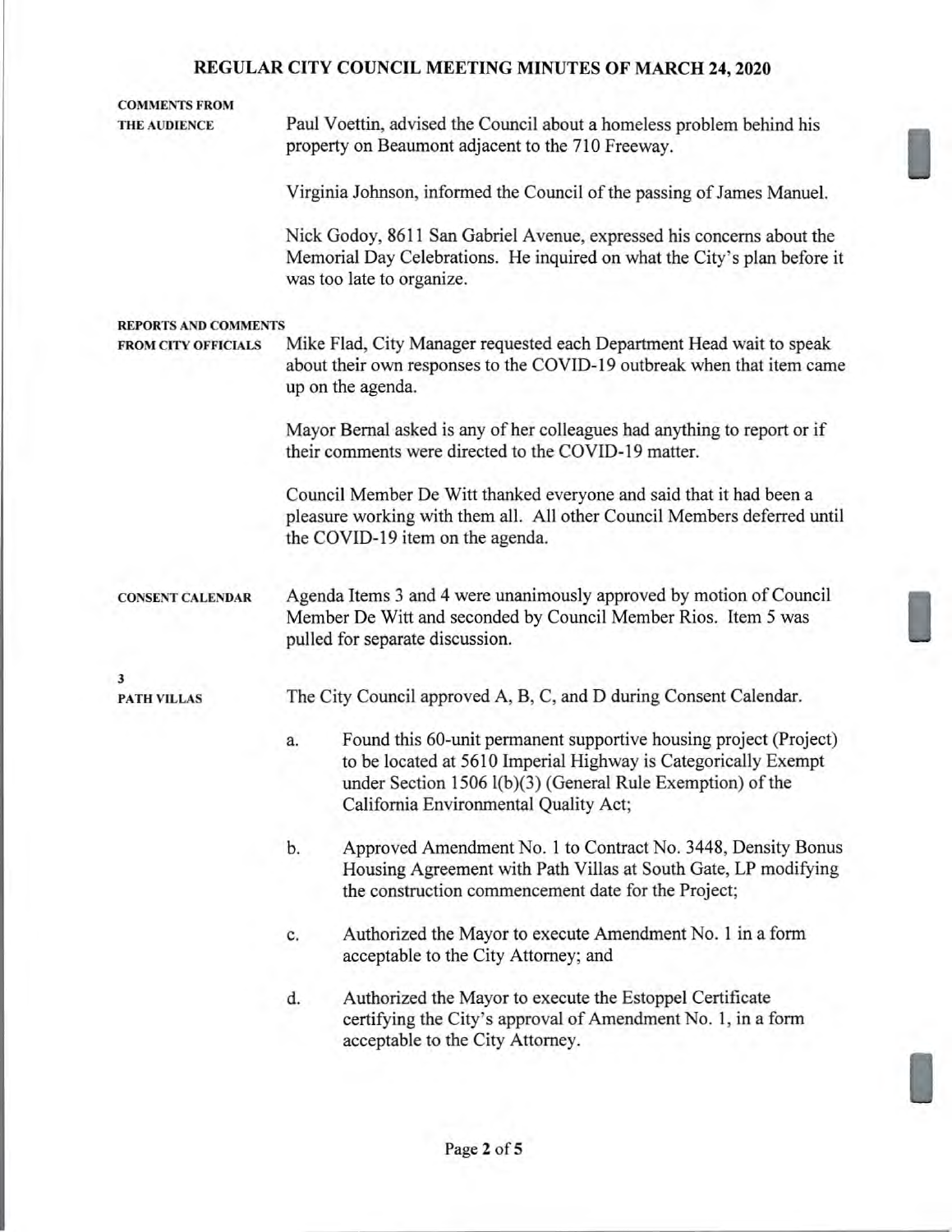**4 HOUSING ELEMENT** The City Council approved A and B during Consent Calendar. a. Received and filed Housing Element Annual Progress Report for calendar year 2019; and b. Directed staff to provide a copy of the Housing Element Annual Progress Report to the State Department of Housing and Community Development. **5 MINUTES** The City Council approved the Regular Meeting minutes of March 10, 2020 by motion of Mayor Bernal and seconded by Council Member De Witt. **ROLL CALL:** Mayor Bernal, yes; Vice Mayor Diaz, yes; Council

Member Davila, abstain; Council Member De Witt, yes; Council Member Rios, yes.

**EMERGENCY PLANNING** The City Council adopted Resolution No. 2020-07-CC entitled - A Resolution of the City Council of City of South Gate ratifying the declaration of the existence of a local emergency within the City as a result of the spread of the Coronavirus Disease 2019 as declared by the City's Director of Emergency Services on March 18, 2020 by motion of Mayor Bernal and seconded by Council Member Davila.

**6** 

I

II

**ROLL CALL:** Mayor Bernal, yes; Vice Mayor Diaz, yes; Council Member Davila, yes; Council Member De Witt, Absent; Council Member Rios, yes.

Vice Mayor Diaz requested that the operating hours for the Senior Call Center be added to the flyer. She also requested that staff reach out to the markets to try to control the amount of traffic in there stores and practice better social distancing between people. She would like information on a testing station by working with Alta-Med and would like staff to try to control the groups of people that are getting together for parties and social activities.

Mayor Bernal inquired of staff what steps we can take as a City to enact a curfew.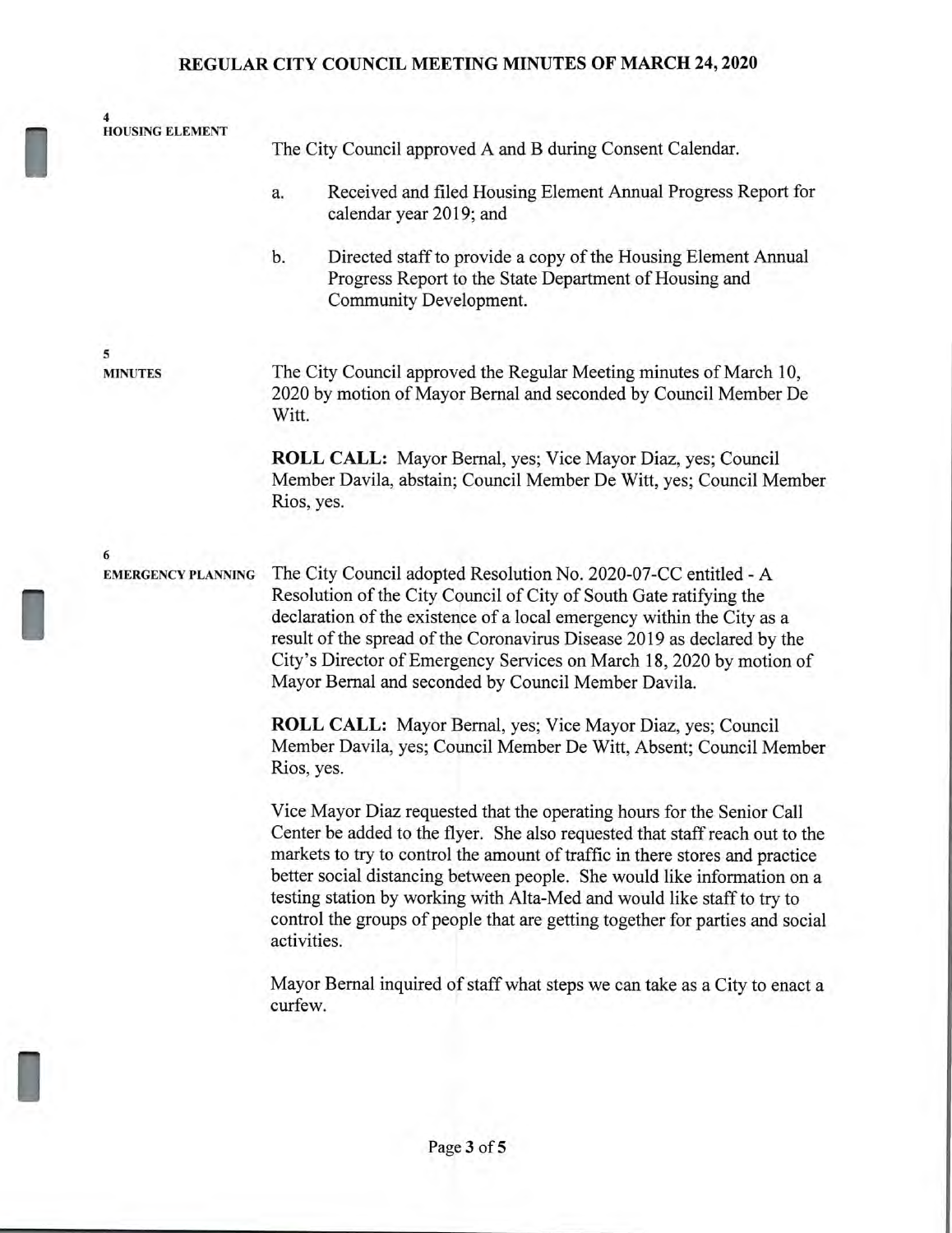**6 EMERGENCY PLANNING** 

**CON'T** The City Manager explained that typically a curfew is a time based. In that situation City Council then decides what the action is needed. We are experiencing gathering during the day time and the parties that are taking place are within peoples own private property. Typically with any curfew it is usually to deter looting or theft and we are not experiencing these issues. The State and County laws allow for travel. In order to enact a curfew you would still need to allow travel to get food, medical assistance and work commute. Then we would be in a situation where people would be traveling and we would need to be contacting a great number of folks to determine why they are traveling.

> Chief Davis added that typically speaking this situation doesn't fit into the category of enacting a curfew but curfews on the whole are more counterproductive. He has been out in the field for the past seven days or so and he has talked to people that have been gathering at the park because they were not educated on what they were and were not able to do. He feels that with a little more time staff should be able to work with businesses and people to handle most of these issues without enacting a curfew.

At this point the City Council agreed that now is not the time to enact a curfew but something to consider if needed in the future.

Council Member Davila asked that all flyers distributed to the public be in English and Spanish.

Mayor Bernal asked staff what will be the consequence for noncompliance businesses. Mayor Garcetti is considering the possibility of turning off power and water. Is this something we are considering?

Joe Perez, Director of Community Development stated that it appeared to him that the City is making progress by reaching out to the businesses and the City has not reached that point.

Greg Martinez, City Treasurer suggested that we need to have a discussion on the effect of these events and the impact this will have on our budget.

**7** 

**POLITICAL SUPPORT** The City Council considered adopting Resolution No. 2020-08- CC entitled - A Resolution of the City Council of City of South Gate ratifying the issuance of Executive Order No. 03.18.2020 by the Director of Emergency Services restricting eviction of commercial and residential tenants due to the spread of the Coronavirus Disease 2019.